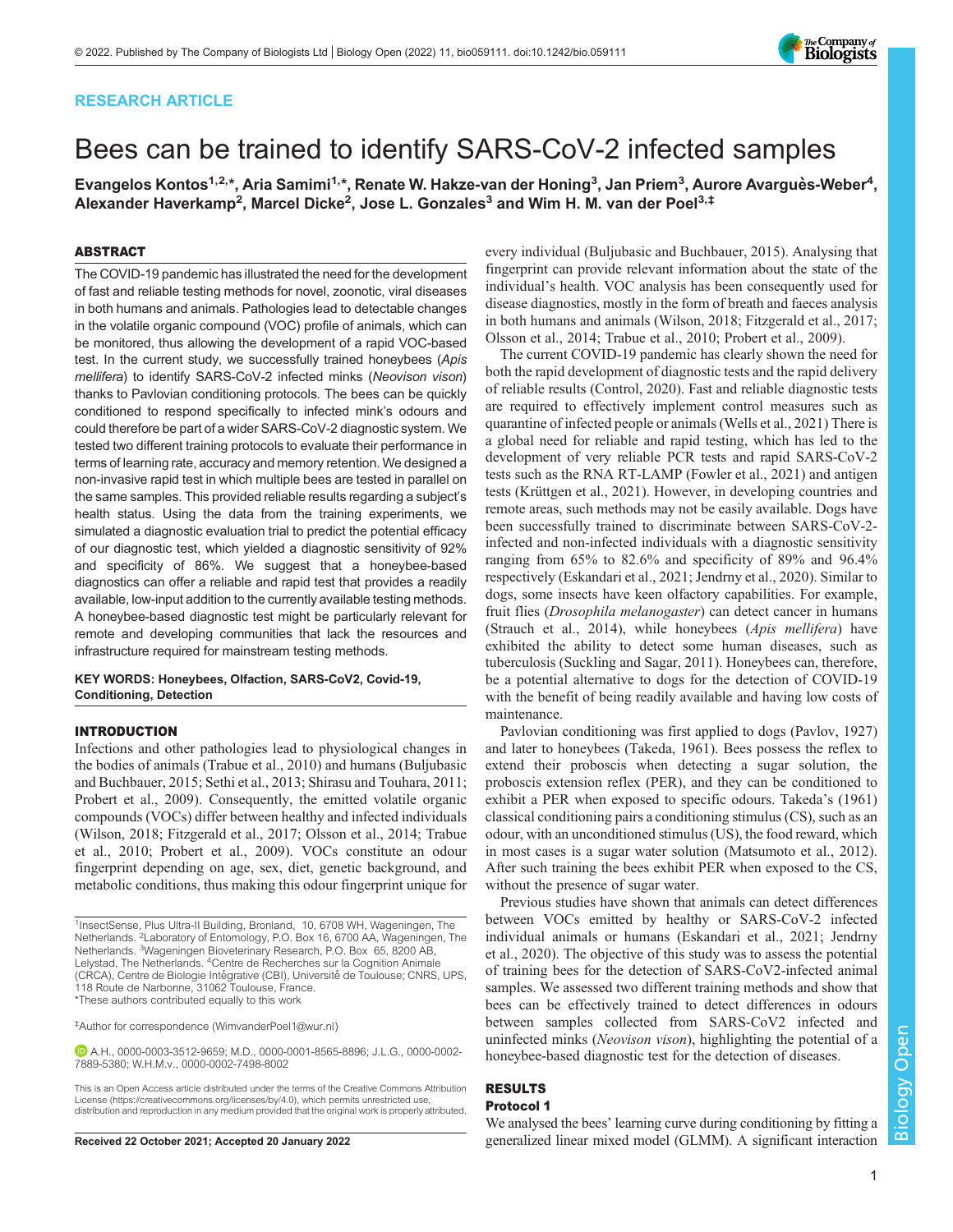<span id="page-1-0"></span>

| Table 1. Logistic regression mixed model results analysing the bees' learning curves |  |  |  |
|--------------------------------------------------------------------------------------|--|--|--|
|                                                                                      |  |  |  |

| <b>Predictors</b>                         | Protocol 1 |           |         | Protocol 2 |             |           |          |         |
|-------------------------------------------|------------|-----------|---------|------------|-------------|-----------|----------|---------|
|                                           | Log-odds   | <b>SE</b> | Z       | P          | Log-odds    | <b>SE</b> | Ζ        | P       |
| Intercept [Infected]                      | $-1.61$    | 0.36      | $-4.5$  | < 0.001    | $-1.58$     | 0.22      | $-7.15$  | < 0.001 |
| Sample [Healthy]                          | $-1.06$    | 0.49      | $-2.13$ | 0.033      | $\mathbf 0$ | 0.26      | $\Omega$ | 0.997   |
| Conditioning round                        | 0.31       | 0.06      | 4.86    | < 0.001    | 0.36        | 0.04      | 10.22    | < 0.001 |
| Sample [Healthy]* Conditioning round      | $-0.38$    | 0.11      | $-3.37$ | 0.001      | $-0.26$     | 0.05      | $-5.48$  | < 0.001 |
| <b>Random Effects</b>                     |            |           |         |            |             |           |          |         |
| <b>Residual SD</b>                        | 1.81       |           |         |            | 1.81        |           |          |         |
| Bee id SD                                 | 1.47       |           |         |            | 1.09        |           |          |         |
| Number of bees                            | 56         |           |         |            | 92          |           |          |         |
| Observations                              | 784        |           |         |            | 1582        |           |          |         |
| Conditional R <sup>2</sup>                | 0.551      |           |         |            | 0.388       |           |          |         |
| $\sim$ $\sim$ $\sim$ $\sim$ $\sim$ $\sim$ |            |           |         |            |             |           |          |         |

SD: standard deviation.

[log-odds=−0.38, standard error (SE)=0.11, Z=−3.37, P<0.001] between treatment and conditioning round was observed, which suggests a significant increase in the bee's ability to discriminate between infected and negative samples with increasing conditioning rounds (Table 1). By the end of the conditioning phase (round 7), 37 bees out of the total 56 bees (66.1%) expressed PER towards the infected sample (old-infected) and 4 out of 56 (7.1%) towards the healthy sample (old-healthy) (Fig. 1A).



Fig. 1. Learning and memory retention of the bees.  $(A, B)$  show the learning curve ( $n=56$  bees) and memory retention ( $n=56$  bees) of bees subjected to protocol 1. (C,D) show the learning curve (n=92 bees) and memory retention (n=56 bees) of bees subjected to protocol 2. In panels A and C (learning curves), the Y-axis shows the proportion of bees expressing PER towards infected (red) and healthy (blue) samples in each conditioning round while the X-axis indicates the conditioning round. In panels C and D (memory retention), the Y-axes show the proportion of bees expressing PER and the X-axes show the different types of samples that the bees were exposed to 1 h (green columns) and 24 h (grey columns) after the conditioning training ended. Segments and corresponding P values indicate comparisons where significant. The sample type, new-healthy was used as reference for statistical comparison.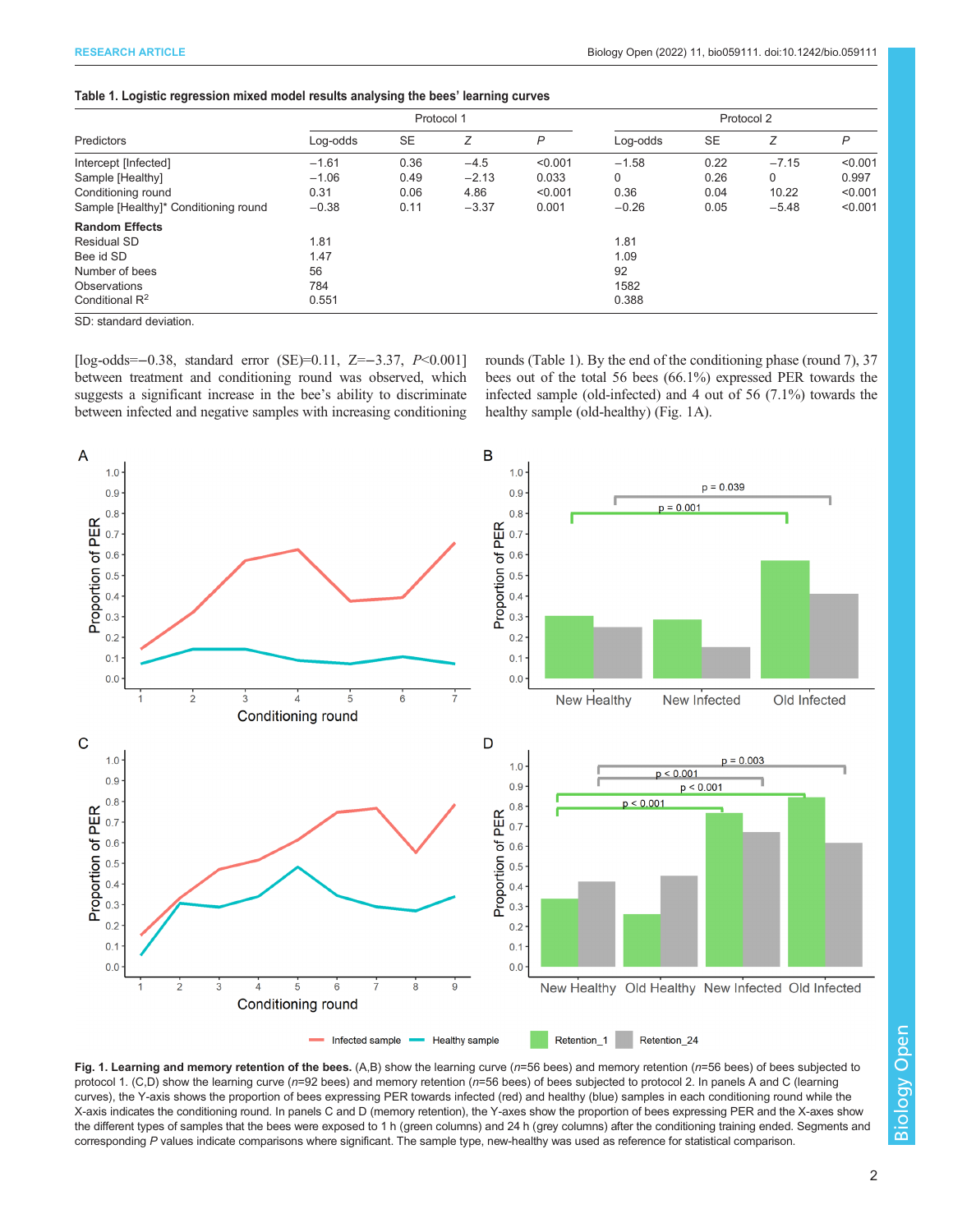We tested the bees' memory retention 1 h after the conditioning phase. Every bee was exposed to three odours (samples): old-infected (sample used for conditioning), new-infected and new-healthy. During exposure, the old-healthy sample was always present as a background odour. Using the new-healthy sample as reference for comparisons, the GLMM analysis confirmed that most of the bees were able to discriminate (log-odds=1.8, SE=0.56, Z=3.24,  $P=0.001$ ) the old-infected sample [32 out of 56 (57.1%) reacted to old-infected] from the new-healthy sample [17 out of 56 (30.4%) reacted to new-healthy]. However, bees were not able to discriminate (log-odds=−0.13, SE=0.52, Z=−0.26, P=0.796) the new-infected sample [16 out 56 (28.6%)] from the new-healthy sample ([Fig. 1](#page-1-0)B).

Another retention test took place 24 h after the end of training, using the same odours we had used for the 1 h retention test. When analysing the reaction of the bees 24 h after conditioning, out of 56 bees, 14 (25%) reacted to the new-healthy sample, 23 reacted to the old-infected  $(41.1\%)$  sample and 8 out of 52  $(15.4\%)$ reacted to the new-infected sample. Bees were only able to significantly discriminate between the old-infected (logodds=1.06, SE=0.51, Z=2.07,  $P=0.038$  and the new-healthy samples [\(Fig. 1](#page-1-0)B).

# Protocol 2

Similar to protocol 1, we analysed the bees' learning curve during conditioning using a GLMM. A significant interaction (logodds=−0.26, SE=0.05, Z=−5.48, P<0.001) between treatment and conditioning round was observed, which suggests a significant increase in the bee's discrimination ability between the positive and negative samples with the conditioning rounds [\(Table 1\)](#page-1-0). By the end of conditioning (round 9) 67 out of 85 (78.8%) bees expressed PER towards infected samples and 23 out of 85 (27.1%) towards healthy samples [\(Fig. 1](#page-1-0)C).

We tested the bees' memory retention 1 h after the end of the conditioning. Overall, 71 bees out of 84 (84.5%) reacted to the oldinfected sample. Bees reacted 129 times out of 168 trials (77.8%) to the new-infected samples while 22 bees out of 84 (26.2%) reacted to the old-healthy samples. Bees reacted 57 times out of 168 trials (33.9%) to new-healthy samples. The GLMM analysis (using newhealthy as reference for comparison) confirmed that bees were able to significantly discriminate (express PER) between the newhealthy sample and both the old (log-odds=3.02, SE=0.42, Z=7.27,  $P<0.001$ ) and new-infected (log-odds=2.41, SE=0.31, Z=7.79, P<0.001) samples. No differences were observed between the bees' reaction towards the old- (log-odds= $-0.47$ , SE=0.33, Z= $-1.40$ ,  $P=0.161$ ) and new-healthy samples [\(Fig. 1D](#page-1-0)).

Another retention test was executed 24 h after the end of training, using the same odours we had used for the 1 h retention test. Overall, 45 bees out of 73 (61.6%) reacted to the old-infected sample and 98 times out of 146 trials (67.1%) to the new-infected samples, while 33 bees out of 73 (45.2%) reacted to the oldhealthy samples and 62 times out of 146 trials (42.5%) to newhealthy samples. The GLMM analysis showed that bees were able to significantly discriminate between the new-healthy and both the old-infected (log-odds=1.01, SE=0.34, Z=3.02,  $P=0.003$ ) and new-infected (log-odds=1.31, SE=0.28, Z=4.59, P<0.001) samples. The bees' reaction to the old and new-healthy samples did not differ significantly (log-odds=0.14, SE=0.33, Z=0.44,  $P=0.658$ ) [\(Fig. 1](#page-1-0)D).

Comparison between the sequences ( punishment first, reward first), did not result in a sequence that yielded a significantly better results during 1 h. Whereas during the 24 h retention only one comparison was significantly different (data not shown). This indicated that the sequence with which the samples were provided to the bees did not significantly affect their training outcome.

# Bees as a diagnostic tool

# Association between Ct values and the bees' retention ability

We compared the proportion of bees showing PER depending on the Ct values of the infected samples. After being trained on a sample with a Ct=21, a total of 42 bees were exposed to samples with three different Ct values (Ct: 21, 27 or 30): 35 (83.3%) bees showed PER for the sample with a  $Ct=21$ , 40 (95.2%) showed the samples with Ct=27 and 31 (73.8%). The samples used for training were those with a Ct=21, hence we used this group as reference for comparison. No significant differences were observed between either the Ct=21 group and the Ct=27 group  $(X^2=0.63, d.f.=1, P=0.16, P=0.475)$  or Ct=21 and Ct=30  $(X^2=0.63, d.f.=1, P=0.63)$  $P=0.16$ , Padjusted=0.475) or Ct=21 and Ct=30 ( $X^2=0.63$ , d.f.=1,<br>P=0.42, Padjusted=1) groups, indicating that bees trained with P=0.42, Padjusted=1) groups, indicating that bees trained with samples having a high virus concentration (a low Ct value) are still able to recognize samples with lower virus concentrations (high Ct value).

### Predicted performance when using bees as a diagnostic tool

The distribution of diagnostic results when testing healthy and infected samples in a simulated scenario in which a group of 10 trained bees would be used to test a sample, is shown in [Fig. 2](#page-3-0)A. The receiver operating characteristics (ROC) analysis on the simulated data resulted in an estimated area under the curve (AUC) [\(Fig. 2B](#page-3-0)) equal to 0.96 (95% confidence interval, CI): 0.95–0.98), which indicates that using groups of trained bees could be a diagnostic tool with significant discrimination accuracy (AUC $>0.5$ ,  $P<0.001$ ). Using a response of six or more (out of 10) bees showing PER per test to classify a sample as positive would maximize the diagnostic performance of this tool. The resulting potential sensitivity (true positive rate), which is the probability that the test will correctly classify a truly infected sample as positive, would be 0.92 (95% CI: 0.89-0.95) and the potential specificity (true negative rate), which is the probability that the test will correctly classify a healthy sample as negative, 0.86 (95% CI: 0.82-0.90) ([Fig. 2](#page-3-0)).

### **DISCUSSION**

The objective of this study was to investigate whether bees can be trained to detect SARS-CoV-2 infected samples. Our data show that the differences in odour between SARS-CoV-2 infected samples and uninfected samples can be recognised by honeybees. The bees discriminated between samples taken from healthy and SARS-CoV2 infected individuals. Although the bees' discrimination ability decreases between 1 h and 24 h post conditioning, we observed that they were nevertheless still able to significantly discriminate between new infected and healthy samples 1 day after conditioning. Moreover, their ability to recognise a positive sample was not compromised by the samples' viral load (expressed in Ct values), since bees recognised samples with higher Ct values (lower viral load) equally well as they did with samples with low Ct values used for conditioning. By performing simulations of the potential clinical application of the bees as a diagnostic tool, we predict that bees could be effective for diagnostics with a predicted sensitivity around 92% and specificity around 86%.

With our protocol 1, we followed a similar procedure as [Sutherland et al. \(2010\)](#page-7-0). In our study, more bees learned to recognize the rewarded odour (current study: 66.1%, Sutherland et al.: 30-40%). [Sutherland et al. \(2010\)](#page-7-0) reported that one hour after training, 20% of the trained bees were no longer able to discriminate, which is similar to the reduction in percentage we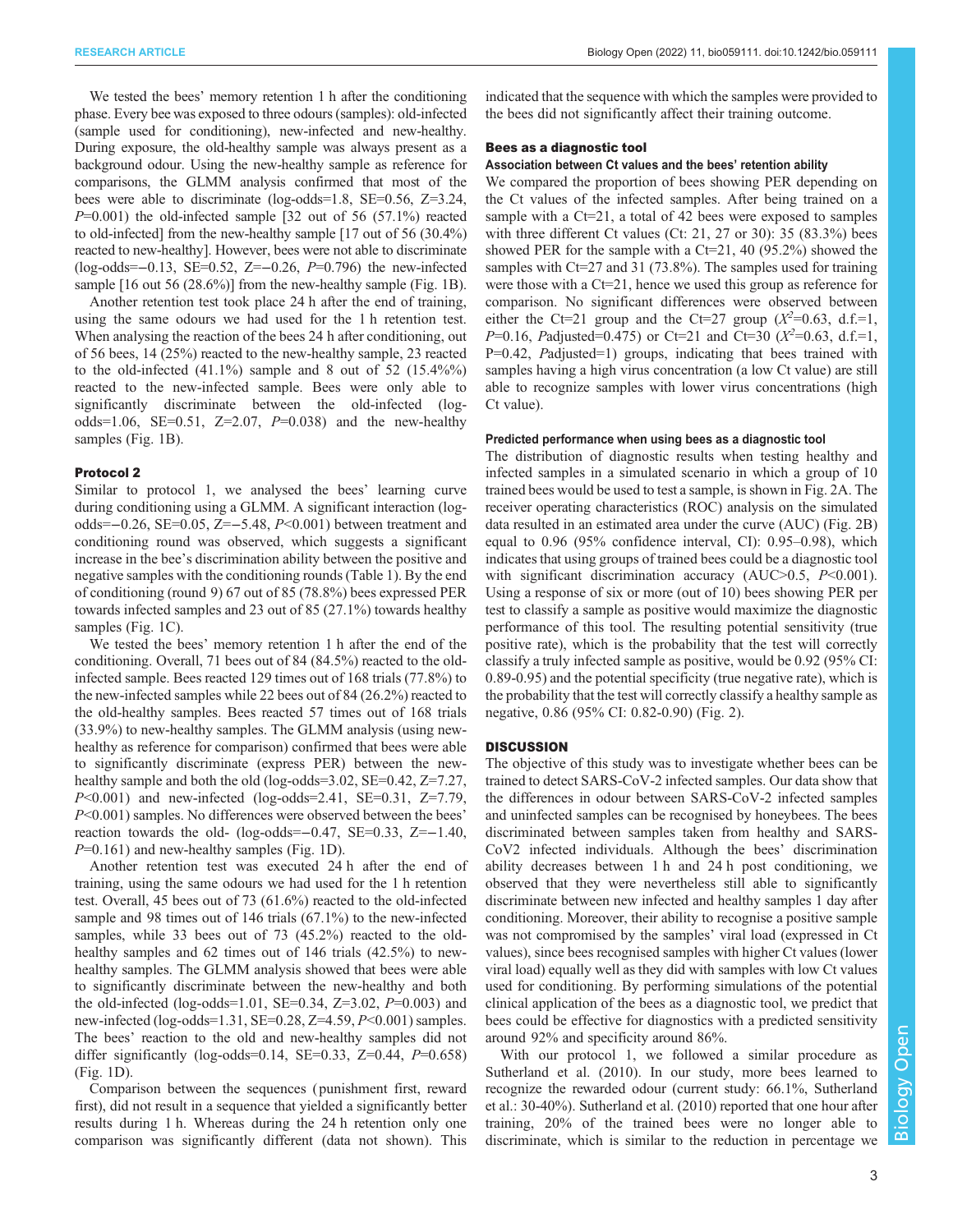<span id="page-3-0"></span>

Fig. 2. Simulated diagnostic potential of trained bees. (A) Distribution of simulated diagnostic results where a group of 10 bees is used as diagnostic tool per sample. The X-axis indicates the number of bees (out of 10) per test showing PER. (B) ROC of the predicted diagnostic performance.

observed. [Sutherland et al. \(2010\)](#page-7-0) did not perform any test with novel infected and healthy samples, and we did not find literature where a similar approach to ours was taken. In protocol 2, we followed a similar procedure as [Wright et al. \(2010\).](#page-7-0) The bees in the present experiment learned slightly less well than in their experiment (current study: 78.8%, Wright et al.:>85%). Assuming that this difference is significant, we could speculate that this is a result of samples being more difficult to discriminate either by being more perceptually similar or less concentrated. [Wright et al. \(2010\)](#page-7-0) did not test the 1 h memory of the bees, but only their memory after 10 min. Their results were similar to ours at 1 h (current study: 83.5%, Wright et al.: 80%).

Protocol 1 was shorter than protocol 2, making it a faster way to condition bees, while it also required no aversive unconditioned stimulus (US) and fewer samples during training. However, protocol 1 did not result in the bees being able to discriminate between the novel-infected and novel-healthy samples. That indicates that they were not able to generalize between infected samples or to associate VOCs that commonly occur in infected samples with a reward. The bees correctly discriminated between the old-infected and novel-healthy samples, which provided confirmation of the ability of the bees to recognise specific VOCs, but not to generalize over different infected samples. In contrast to protocol 1, protocol 2 resulted in a better discrimination ability between novel infected and healthy samples at both 1 h and 24 h retention, indicating that this protocol is more efficient for training bees for SARS-CoV-2 diagnostic testing. The differences between the two protocols' outputs may be the consequence of the

bees' tendency to increase their attention during a learning task when faced with a potentially negative outcome ([Avargues-Weber](#page-6-0) [et al., 2010; Chittka et al., 2003](#page-6-0)). In addition, both protocols differed in the number of conditioning rounds which could yield in a better memory. Finally, different samples were used in the conditioning phase of protocol 2, thus promoting generalization of response based on the common properties of all infected samples rather than on individual differences.

Conditioning of bees to SARS-CoV-2 derived VOCs could thus be further improved by focusing on the protocol that best worked in this study and add other elements that can make conditioning even more effective. Such an addition could be an extra training few hours after the original one or a different number of trials and alternative US. In our experiments we used appetitive–aversive conditioning due to the complexity and similarity of the odours the bees were trained for. In some cases, especially when bees are trained to fewer complex odours, the addition of a negative reinforcement can lead to lower discrimination and higher false positives [\(Aguiar et al., 2018](#page-6-0))

Our results show that using single bees for diagnosis would have limited sensitivity and specificity, since the retention tests for protocol 2 showed that at 24 h post conditioning 67% of the bees correctly identified the infected sample (sensitivity) and 58% the healthy sample (specificity). A possible approach to improve diagnostic performance would be the use of multiple bees probing the same sample in parallel. In this case, diagnosis would be based on a defined number of bees (known as diagnostic threshold) reacting (expressing PER) to the sample being tested. We assessed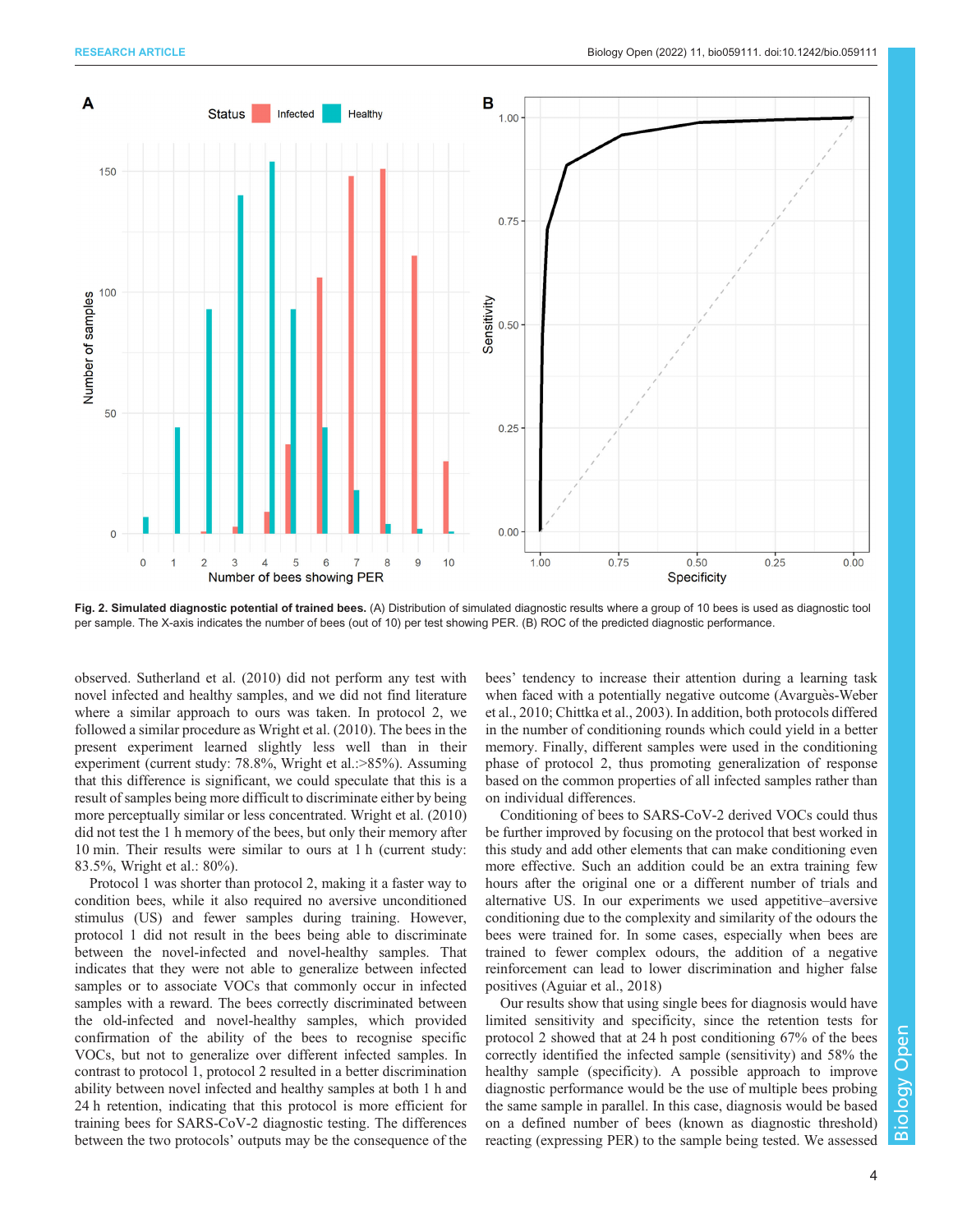<span id="page-4-0"></span>such an approach by performing simulations where groups of 10 bees would be used to test a sample and identified that at least six bees would have to show PER for the sample to be considered positive. By taking this approach, the potential sensitivity of the test was predicted to be around 92% and the specificity around 86%. The current standard for laboratory diagnosis of active SARS-CoV-2 infection is the detection of viral RNA from respiratory specimens by real-time, reverse transcription polymerase chain reaction (qRT-PCR). Our predicted results on accuracy are comparable to the diagnostic performance of point of care (POC) tests such as RT-LAMP tests (without RNA extraction) and rapid antigen tests. These tests showed sensitivities higher than 70% for samples with Ct<33 or taken within the first week of symptom onset and specificities higher than 90% ([Fowler et al., 2021; Krüttgen et al., 2021](#page-6-0); [Dinnes](#page-6-0) [et al., 2021\)](#page-6-0). In general, these POC tests require more than 10 min to produce a test result, whereas bees only require a few seconds to express PER (<5 s). Dogs can also be trained to detect SARS-CoV-2 and provide results very quickly. However, dogs require much more time and resources to be trained compared with bees, and their sensitivity is lower than the honeybee test (dogs' sensitivity ranges from 65-82.6%; [Eskandari et al., 2021](#page-6-0); [Jendrny et al., 2020\)](#page-6-0). Moreover, dogs may be infected with SARS-CoV-2 whereas bees are not sensitive to the virus. In addition, bees can be employed in remote areas where microbiological laboratory facilities are not available. As such, it can be concluded that the honeybee test is a suitable alternative, especially in situations where resources and laboratory equipment are scarce. This establishes the bee diagnostic test as an attractive monitoring method for developing countries and remote livestock communities, thanks to its low requirements and good diagnostic efficacy. The needed laboratory equipment for conditioning the bees on site will be very limited compared to other diagnostic tests for virus infections. However, reliable positive and negative control samples will be needed, and will have to be developed and tested in specialized laboratories.

Our results suggest that honeybees could be used for SARS-CoV-2 diagnosis and could potentially be applied for diagnosis of other infectious diseases. Further research is needed in order to define the duration of their memory. It is clear that their memory is weaker 24 h after the experiments compared to 1 h after the training, which might be the result of complexity and similarity of the odours. We need to identify the crucial moment in time, in which their memory retention is compromised and further assess the performance with a wider range of Ct values. Here we only tested samples with a maximum Ct of 30 and given the limited number of samples tested, we cannot assume that the performance would be similar with higher Ct values. In addition, a formal diagnostic validation study is necessary to properly validate the diagnostic approach applied under field conditions and confirm the diagnostic potential predicted in this study. The diagnostic test proposed in this study has certain weaknesses that need to be improved. The need to use multiple bees in parallel along with the laborious process of conditioning bees manually can make the preparation of the test inefficient. In addition, the bees can only be used for testing a few samples before an extension of their memory would be observed due to the absence of reward during the tests. The bees will thus have to go through a few numbers of reactivating conditioning rounds before being again operational for testing.

# Conclusion

Our results indicate that the VOC profile differs between healthy and SARS-CoV2 infected minks and that honeybees can recognise these differences and discriminate between them. This performance

suggests the presence of specific biomarkers, which could be explored by performing a gas chromatography/ mass spectrometry (GC/MS) analysis. Our experiments demonstrate that bees can effectively detect the presence of an infection in samples of an extensive range of Ct values. Once improved, a diagnostic test utilizing the learning abilities of honeybees might thus provide an important addition to the current monitoring system of zoonotic diseases in remote livestock farming systems.

# MATERIALS AND METHODS

# Honeybee preparation

At the start of each experimental day during April and May 2021, we collected a new batch of honeybees (Apis mellifera) from the same beehive, located 2 km away from the Wageningen Bioveterinary Research (WBVR) laboratory in Lelystad, the Netherlands. We assumed that the bees were a mixture of different working classes. Foragers were preferred but the weather conditions did not allow for flights every day so discrimination between worker classes was not always possible. The bees were collected with a brush from inside the hive or by collecting departing bees at the hive entrance, using the same brush. For transport to the laboratory, bees were placed in transparent cylindrical plastic containers (100 ml), which carried 5-15 bees each. A total of 149 bees were used during the experiments.

The containers with honeybee workers were placed in a freezer (−20°C) for 3-5 min until the bees become inactive, which makes harnessing safer. Once out of the freezer, the bees were placed on a paper towel and inserted inside our custom-made 'bee-holders' with the help of tweezers (Fig. 3). The bee-holders are made of plastic and have the following dimensions: 20×10×10 mm. They consist of two parts, a back and base, which allows the experimenter to hold it easily, and the front part, the chamber, where the bee is kept. The chamber has two openings, one in the bottom to allow for the bee to be inserted easily and a door-like structure above. The door closes once the bee is inside the chamber locking its head into position, while allowing the rest of the body to move freely. The chamber also has two openings for the bee's wings, avoiding unnecessary injuries. We harnessed the bees 30 min after collection and the experiments started 3 h after harnessing. We collected and harnessed multiple bees in parallel. Those that exhibited a PER after a brief touch of the antenna with the sugar-water solution (Fig. 3), were used for conditioning.

# Sample selection

Throat swabs were taken of necropsied animals from a mink farm during the SARS-CoV2 epidemic in the period of April-November 2020, in the Netherlands. 2 ml of Dulbecco's Modified Eagle Medium (DMEM), supplemented with 10% Fetal Calf Serum (FCS) and 1% Antibiotic



Fig. 3. Picture of the conditioning procedure during protocol 1. A single honeybee harnessed inside our custom-made bee holder. The bee has just been exposed to a positive sample and been provided with a wooden stick soaked in sugar water, which has led her to express the PER.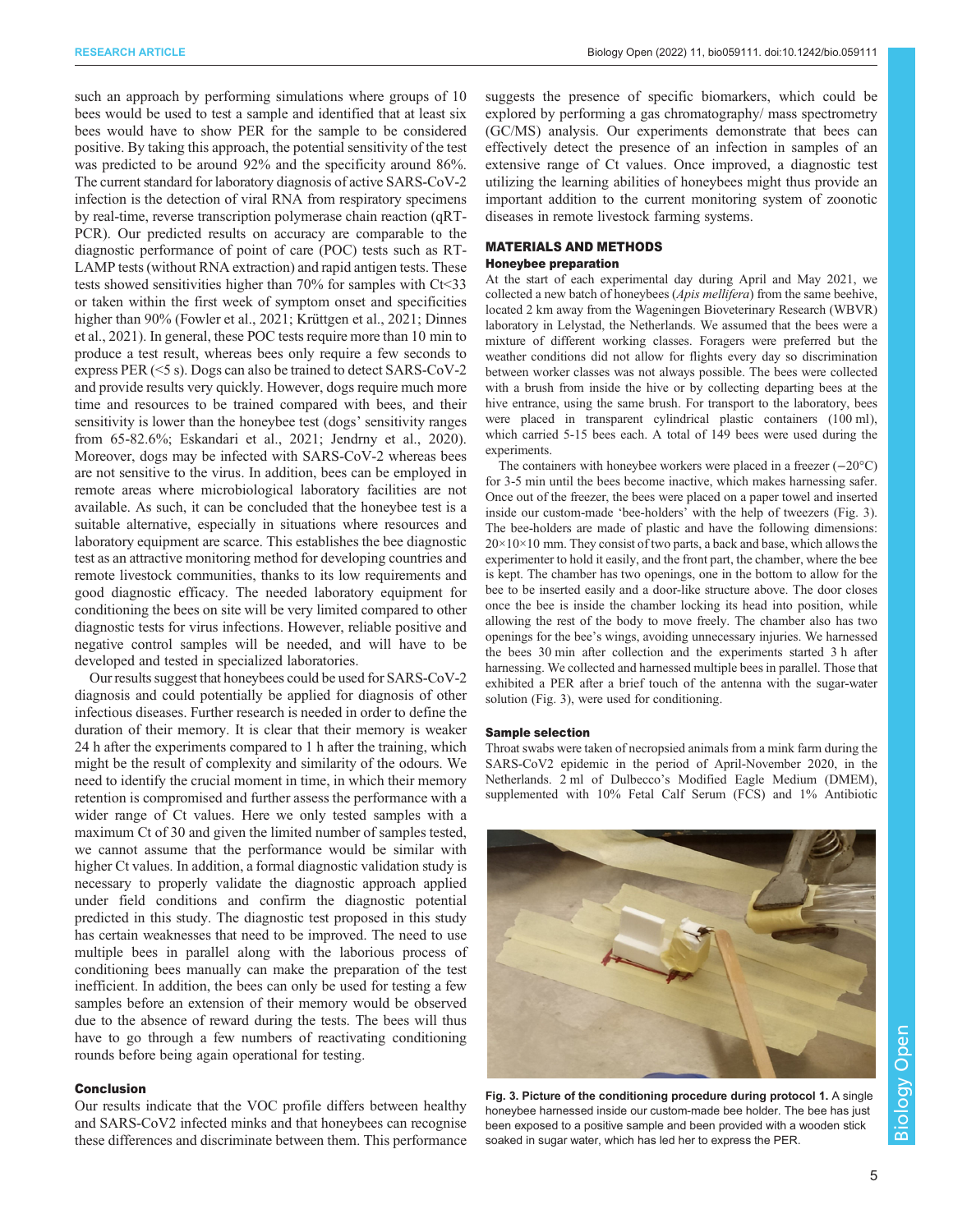Antimycotic (Gibco, Thermofisher, Netherlands) was added to each swab sample. The presence of viral SARS-CoV-2 RNA as well as the cycle threshold (Ct) value of the samples were determined by real time RT-PCR on the SARS-CoV-2 E gene ([Corman et al., 2020\)](#page-6-0). All minks were fed the same feed ration and were raised under the same conditions in the same location in a production farm in the South of the Netherlands ([Oreshkova](#page-6-0) [et al., 2020](#page-6-0)). The swab solutions (60 μl of liquid) from SARS-CoV-2 infected and healthy minks were absorbed by filter papers (Whatman, Cat No 1001090) (1×3 cm size), which were placed inside identical syringes (20 ml) and the plastic containers.

# Olfactory conditioning procedures

We tested two different bee training protocols inspired by earlier research reported by [Sutherland et al. \(2010\)](#page-7-0) [\(Sutherland et al., 2010\)](#page-7-0) (Protocol 1) and [Wright et al. \(2010\)](#page-7-0) [\(Wright et al., 2010](#page-7-0)) (Protocol 2).

All experiments were executed in a biosafety level 2+ laboratory at WBVR, in Lelystad, the Netherlands. The bee conditioning and retention test took place inside a biosafety cabinet. The bees were introduced inside the biosafety cabinet after being harnesses and remained inside until the end of the experiment. The airflow inside the hood was 0.36 m/s, the temperature 21°C and the humidity 56%; these conditions were regulated throughout the experiment. A trial lasted 40 s during which the bee was placed in front of the odour delivery apparatus. The syringes released an air puff after the first 20 s, that lasted for 5 s, during which we recorded the bee's reaction. The bee would stay there for 15 s and would then be replaced by the next bee in line. The ITI (Intertrial Interval) was 10 min in both protocols.

### Unconditioned stimuli (US)

We used two different protocols, in both of which, a wooden stick was soaked with sugar water (US) ([Fig. 3\)](#page-4-0), first touching the bee's antennae, to induce PER, and later the proboscis. If the proboscis was already extended, the antennae were not touched. The sugar water reward occurred for 5 s with a 2 s overlap with the air puff from the syringe, which preceded it. The US used during protocol 1 was 1.5 M sugar-water solution ([Sutherland et al.,](#page-7-0) [2010](#page-7-0)). In protocol 2 we used two US types. The positive unconditioned stimulus (US+) was a 1 M sugar-water solution. During protocol 2, we also exposed the bees to a quinine-sugar-water solution, an aversive stimulus, the negative US (US-; 300 mM sugar, 10 mM quinine; [Wright et al., 2010](#page-7-0)). When the bees were exposed to samples from healthy mink individuals, the sugar-soaked stick first touched the antennae to induce PER, and then the quinine-sugar-soaked stick would touch the proboscis. If the proboscis was already extended the antennae were not touched.

### Protocol 1

In this training procedure we used one sample from an infected ( positive), and one from a healthy (negative) animal to condition 56 honeybees. The bees were trained with the same positive sample, each experimental day, for which a standardized cycle threshold (Ct) value of 21 was acquired from a PCR test. The filter paper soaked with the negative sample was placed inside a small plastic container connected to two tubes. One tube was connected to a pump, providing a constant air flow (40 ml/min) while the other tube was placed in front of the bees, thus delivering the healthy sample odour constantly during the training trials. The syringe containing the infected sample was connected with a similar tube. The air flow necessary to deliver the infected sample odour to the bees was provided by manually operating the syringe. The tubes from the plastic container (healthy sample) and the syringe (infected sample) were taped together, so that the bee could be exposed to both simultaneously during the CS delivery time. There was a distance of 2 cm between the bees and the tube outlets and the syringe released an air puff of 15 ml in 5 s.

We performed: seven conditioning trials in which the bees were exposed to the positive infected sample against the background of the healthy negative sample and were provided with a sugar-water solution as US; and seven trials in which the bees were only exposed to the healthy sample and no US. The trials followed a pseudorandomized order (H-I-H-I-I-H-I-H-H-I-I-H-H-I) (H: healthy, I: infected) ([Matsumoto et al., 2012\)](#page-6-0). During

conditioning we recorded the number of bees that expressed PER during each of the seven training rounds, before exposure to US, to assess the rate with which they learned (learning curve).

#### Protocol 2

In this training procedure we used three samples from infected animals ( positive) and three samples from healthy ones (negative) to condition 92 honeybees. The bees were trained with positive samples for which a standardized Ct value (21) had been recorded in the PCR and tested with positive samples with three different Ct values (21, 27, 30). The filter papers containing the samples were placed inside identical syringes and were placed in front of the bees. There was a distance of 2 cm between the bees and the syringe outlets, which released an air puff of 20 ml in 5 s.

We performed nine conditioning trials in which the bees were exposed to the positive samples and nine trials in which the bees were exposed to the negative samples (three trials for each sample). The bees were given the US+ when exposed to positive (infected) samples and the US- when exposed to negative (healthy) ones. The trials followed a pseudorandomized order (H-I-H-I-I-H-I-H-H-I-I-H-H-I-H-I-I-H) [\(Matsumoto et al., 2012\)](#page-6-0). The different samples were also randomised as follows (A-B-C-C-B-A-B-A-C). In addition, the experiments were mirrored, so that half of the bees would be exposed to exactly the inverse of the (H-I-H-I-I-H-I-H-H-I-I-H-H-I-H-I-I-H) and (A-B-C-C-B-A-B-A-C) order. As a result, half of the bees started with a sugar reward (infected mink samples) and finished with healthy mink samples (quinine punishment) and the other half followed the reverse order. By comparing between these sequences ( punishment first, reward first), we analysed which one yielded the best results. During conditioning we recorded their learning curve and later analysed their memory retention.

### Testing memory retention

In both protocols we performed memory retention tests after 1 and 24 h. The number of bees differed between the training phase, the 1 h retention test and the 24 h retention test, as a result of bee mortality.

### Protocol 1

One hour after the end of the training, we performed a retention test to check the bees' memory by exposing them to positive and negative samples without any US and recorded whether they extended their proboscis. For the retention test we neither changed the layout used during training, nor did we remove the background negative sample odour (old-healthy sample: oldhealthy). However, we introduced novel odours of a different infected mink's swab (new-infected sample: new-infected) and a different healthy mink's swab (new-healthy sample: new-healthy) and an empty syringe to test the effect of the additional air pressure. The empty syringe test was also testing the bees' reaction to old-healthy (which was present on the background). During the retention test at 24 h after the end of the training, no bees reacted to the empty syringe indicating that air pressure does not influence their reaction. At the same time, it confirmed that the bees had successfully been trained to ignore old-healthy. As a result, we did not use the empty syringe during the following days in order to avoid over-testing the bees risking a dissociation between CS and US.

### Protocol 2

One hour after the end of the training, we tested the bees' retention capabilities. Every bee was tested multiple times with six odours in total. Two new negative and two new positive samples were used and were grouped together, during data analysis, as new-healthy and new-infected, for a more comprehensive presentation of the results. We also used the positive sample that the bees reacted to the most during conditioning (old-infected) and the negative that they reacted to the least (old-healthy). For the retention test we did not change the training layout and we presented the samples in a random order.

### Data analysis

We analysed the learning rate of the bees for each protocol independently by performing GLMM with a binomial distribution. In these models, the bees'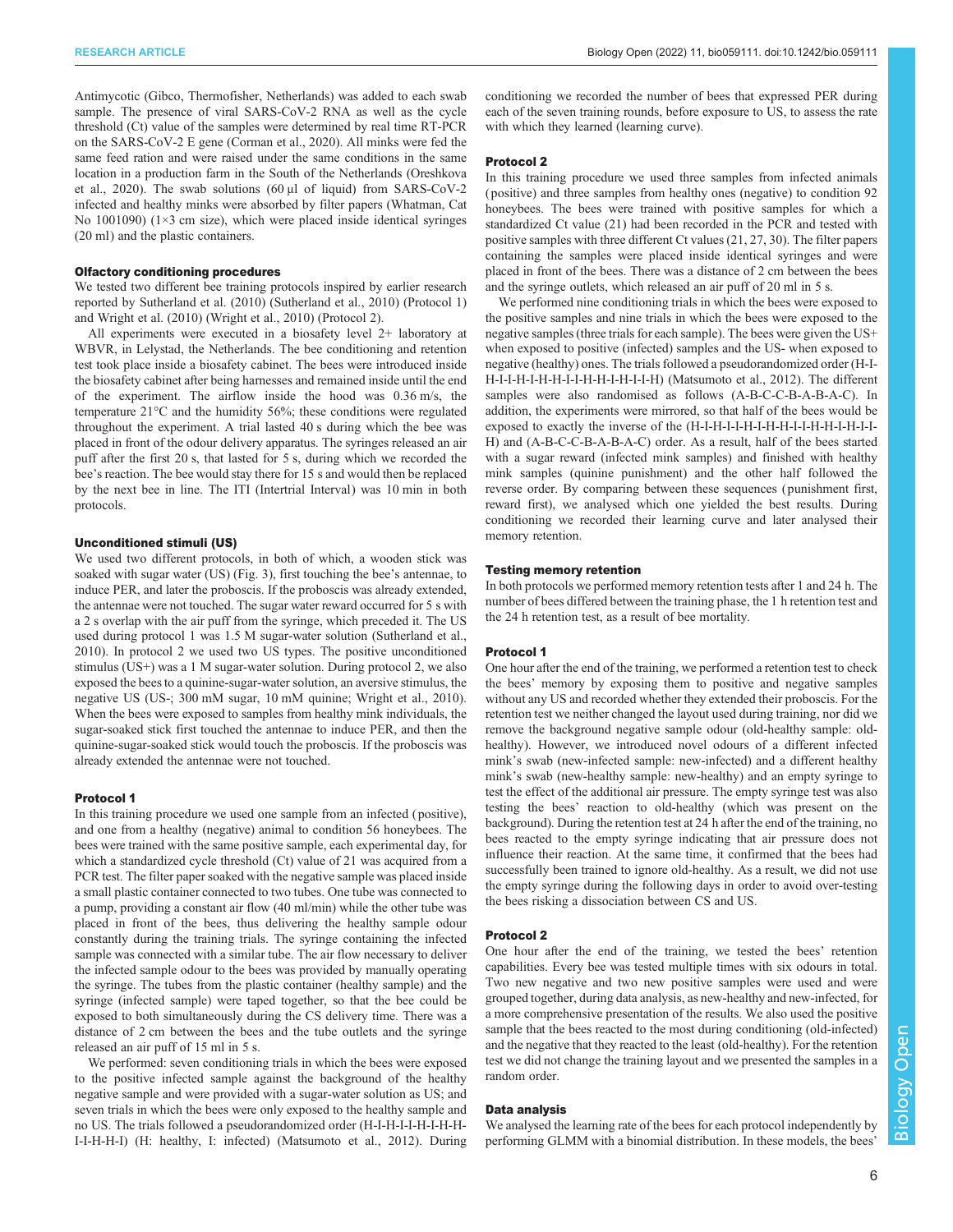<span id="page-6-0"></span>response (PER: 0 or 1) was set as the dependent variable, while the sample ( positive or negative), the conditioning round and the interaction between samples and conditioning round were fitted as fixed explanatory variables. The bees' individual identification was introduced as random intercept to account for multiple measures being made with each bee. Significance of the explanatory variables was assessed using the Wald test, with threshold for significance set to  $P<0.05$ . Using these models, we were interested in assessing the improvement in the discrimination ability of bees between infected and healthy samples as a function of the number of conditioning rounds.

To assess the bee's discrimination accuracy between healthy and infected samples at 1 h and 24 h after conditioning, we fitted again a GLMM with a binomial distribution. Models were fitted for each training protocol and for each retention time (1 h or 24 h) independently. In these models, the bees' response (PER: 0 or 1) was the dependent variable, while the type of sample (new-healthy, old-healthy, new-infected, old-infected) was the fixed explanatory variable and the bees' identification was introduced as random intercept. For statistical comparison between sample types, we used the new-healthy sample as reference. This sample was used as reference because we considered that if the bees were to be used for diagnostic purpose they will be exposed to unknown (new) samples which they need to classify (discriminate between) as healthy or infected. Significance of the explanatory variables was assessed using the Wald test.

To explore the diagnostic potential of the bees and predict the diagnostic performance of the practical application of using bees for diagnosis of SARS-COV-2 we first tested the association between the sample's Ct value (indicator of virus concentration in the sample) and detection rates after 1 h of retention. Infected samples used had Cts of 21, 27 and 30. The proportions of bees reacting to each of these samples were compared using a Chi square test. For this analysis, independence was assumed and a Bonferroni correction for multiple comparisons was applied for the interpretation of significance.

Second, we simulated a population of infected and non-infected samples which were individually tested by a group of bees. This simulation was done by random sampling with replacement groups of 10 bees, which would be part of a diagnostic group, from the retention tests done at 1 and 24 h. Sampling was done for positive samples or negative samples independently. A total of 300 groups of 10 bees exposed to positive samples and 300 groups exposed to negative samples were simulated. Sampling was done from the dataset with the retention results, which contained diagnostic results at individual bee level. From each sampled group the number of bees preforming a correct discrimination of the sample (either positive or negative) was recorded. This number was then used to perform an ROC analysis to identify a potential diagnostic threshold and assess the diagnostic efficacy (sensitivity and specificity) of the system (groups of bees).

All data analyses were performed using the statistical software R version 4.0.2 (R Core Team, 2020). The GLMM were fit using the library lme4 (Bates et al., 2014). ROC analyses were done using the libraries pROC and ROCR (Robin et al., 2011; [Sing et al., 2005\)](#page-7-0).

#### Acknowledgements

We thank Bregtje Smid for outstanding laboratory technical assistance. Dr Hans Smid from the Laboratory of Entomology of Wageningen University, for his valuable insights and guidance, Saptarshi Mukhopadhyay from InsectSense B.V. and Edmund Taylor for their assistance and support throughout the project.

### Competing interests

The authors declare no competing or financial interests.

### Author contributions

Conceptualization: A.S., A.A., A.H., J.G., W.H.V.; Methodology: A.S., R.W.H., J.P., J.G., W.H.V.; Validation: J.G., W.H.V.; Formal analysis: J.G.; Investigation: E.K., A.S., R.W.H., J.P.; Data curation: J.G.; Writing - original draft: E.K., J.G.; Writing review & editing: E.K., A.S., A.A., A.H., M.D., J.G., W.H.V.; Visualization: A.S., J.G.; Supervision: W.H.V.; Project administration: W.H.V.; Funding acquisition: W.H.V.

#### Funding

Open Access funding provided by Wageningen University. Deposited in PMC for immediate release. This study was supported by the Wageningen University and

Research KB37 research program and by funding from the European Union's Horizon 2020 Research and Innovation programme under grant agreement No 773830: One Health European Joint Programme, internal joint integrative project COVRIN.

### References

- [Aguiar, J., Roselino, A. C., Sazima, M. and Giurfa, M.](https://doi.org/10.1242/jeb.180844) (2018). Can honey bees [discriminate between floral-fragrance isomers?](https://doi.org/10.1242/jeb.180844) J. Exp. Biol. 221, jeb180844. [doi:10.1242/jeb.180844](https://doi.org/10.1242/jeb.180844)
- Avarguès-Weber, A., De Brito Sanchez, M. G., Giurfa, M. and Dyer, A. G. (2010). [Aversive reinforcement improves visual discrimination learning in free-flying](https://doi.org/10.1371/journal.pone.0015370) honeybees. PLoS ONE 5[, e15370. doi:10.1371/journal.pone.0015370](https://doi.org/10.1371/journal.pone.0015370)
- Bates, D., Mächler, M., Bolker, B. and Walker, S. (2014). Fitting Linear Mixed-Effects Models using lme4. Available: [https://ui.adsabs.harvard.edu/abs/](https://ui.adsabs.harvard.edu/abs/2014arXiv1406.5823B) [2014arXiv1406.5823B](https://ui.adsabs.harvard.edu/abs/2014arXiv1406.5823B) [Accessed June 01, 2014].
- Buljubasic, F. and Buchbauer, G. [\(2015\). The scent of human diseases: a review](https://doi.org/10.1002/ffj.3219) [on specific volatile organic compounds as diagnostic biomarkers.](https://doi.org/10.1002/ffj.3219) Flavour Fragr. J. 30[, 5-25. doi:10.1002/ffj.3219](https://doi.org/10.1002/ffj.3219)
- [Chittka, L., Dyer, A. G., Bock, F. and Dornhaus, A.](https://doi.org/10.1038/424388a) (2003). Psychophysics: bees [trade off foraging speed for accuracy.](https://doi.org/10.1038/424388a) Nature 424, 388. doi:10.1038/424388a
- Control, ., E. C. F. D. P. A. (2020). COVID-19 Testing Strategies and Objectives. Stockholm: ECDC.
- Corman, V. M., Landt, O., Kaiser, M., Molenkamp, R., Meijer, A., Chu, D. K., Bleicker, T., Brünink, S., Schneider, J., Schmidt, M. L. et al. (2020). Detection of 2019 novel coronavirus (2019-nCoV) by real-time RT-PCR. Euro Surveill. 25, 2000045.
- Dinnes, J., Deeks, J. J., Berhane, S., Taylor, M., Adriano, A., Davenport, C., Dittrich, S., Emperador, D., Takwoingi, Y., Cunningham, J. et al. (2021). Rapid, point-of-care antigen and molecular-based tests for diagnosis of SARS-CoV-2 infection. Cochrane Database Syst. Rev. 3, Cd013705.
- [Eskandari, E., Ahmadi Marzaleh, M., Roudgari, H., Hamidi Farahani, R.,](https://doi.org/10.1186/s12879-021-05939-6) [Nezami-Asl, A., Laripour, R., Aliyazdi, H., Dabbagh Moghaddam, A.,](https://doi.org/10.1186/s12879-021-05939-6) [Zibaseresht, R., Akbarialiabad, H. et al.](https://doi.org/10.1186/s12879-021-05939-6) (2021). Sniffer dogs as a screening/ [diagnostic tool for COVID-19: a proof of concept study.](https://doi.org/10.1186/s12879-021-05939-6) BMC Infect. Dis. 21, 243. [doi:10.1186/s12879-021-05939-6](https://doi.org/10.1186/s12879-021-05939-6)
- [Fitzgerald, J. E., Bui, E. T. H., Simon, N. M. and Fenniri, H.](https://doi.org/10.1016/j.tibtech.2016.08.005) (2017). Artificial Nose [Technology: Status and Prospects in Diagnostics.](https://doi.org/10.1016/j.tibtech.2016.08.005) Trends Biotechnol. 35, 33-42. [doi:10.1016/j.tibtech.2016.08.005](https://doi.org/10.1016/j.tibtech.2016.08.005)
- [Fowler, V. L., Armson, B., Gonzales, J. L., Wise, E. L., Howson, E. L. A.,](https://doi.org/10.1016/j.jinf.2020.10.039) [Vincent-Mistiaen, Z., Fouch, S., Maltby, C. J., Grippon, S., Munro, S. et al.](https://doi.org/10.1016/j.jinf.2020.10.039) [\(2021\). A highly effective reverse-transcription loop-mediated isothermal](https://doi.org/10.1016/j.jinf.2020.10.039) [amplification \(RT-LAMP\) assay for the rapid detection of SARS-CoV-2 infection.](https://doi.org/10.1016/j.jinf.2020.10.039) J. Infect. 82[, 117-125. doi:10.1016/j.jinf.2020.10.039](https://doi.org/10.1016/j.jinf.2020.10.039)
- [Jendrny, P., Schulz, C., Twele, F., Meller, S., Von Ko](https://doi.org/10.1186/s12879-020-05281-3)̈ckritz-Blickwede, M., Osterhaus, A., Ebbers, J., Pilchová, V., Pink, I., Welte, T. et al. (2020). Scent [dog identification of samples from COVID-19 patients - a pilot study.](https://doi.org/10.1186/s12879-020-05281-3) BMC Infect. Dis. 20[, 536. doi:10.1186/s12879-020-05281-3](https://doi.org/10.1186/s12879-020-05281-3)
- Krüttgen, A., Cornelissen, C. G., Dreher, M., Hornef, M. W., Imöhl, M. and Kleines, M. [\(2021\). Comparison of the SARS-CoV-2 Rapid antigen test to the](https://doi.org/10.1016/j.jviromet.2020.114024) [real star Sars-CoV-2 RT PCR kit.](https://doi.org/10.1016/j.jviromet.2020.114024) J. Virol. Methods 288, 114024. doi:10.1016/ [j.jviromet.2020.114024](https://doi.org/10.1016/j.jviromet.2020.114024)
- [Matsumoto, Y., Menzel, R., Sandoz, J. C. and Giurfa, M.](https://doi.org/10.1016/j.jneumeth.2012.08.018) (2012). Revisiting [olfactory classical conditioning of the proboscis extension response in honey](https://doi.org/10.1016/j.jneumeth.2012.08.018) [bees: a step toward standardized procedures.](https://doi.org/10.1016/j.jneumeth.2012.08.018) J. Neurosci. Methods 211, [159-167. doi:10.1016/j.jneumeth.2012.08.018](https://doi.org/10.1016/j.jneumeth.2012.08.018)
- Olsson, M. J., Lundströ[m, J. N., Kimball, B. A., Gordon, A. R., Karshikoff, B.,](https://doi.org/10.1177/0956797613515681) Hosseini, N., Sorjonen, K., Olgart Höglund, C., Solares, C., Soop, A. et al. [\(2014\). The scent of disease: human body odor contains an early](https://doi.org/10.1177/0956797613515681) [chemosensory cue of sickness.](https://doi.org/10.1177/0956797613515681) Psychol. Sci. 25, 817-823. doi:10.1177/ [0956797613515681](https://doi.org/10.1177/0956797613515681)
- [Oreshkova, N., Molenaar, R. J., Vreman, S., Harders, F., Oude Munnink, B. B.,](https://doi.org/10.2807/1560-7917.ES.2020.25.23.2001005) [Hakze-Van Der Honing, R. W., Gerhards, N., Tolsma, P., Bouwstra, R.,](https://doi.org/10.2807/1560-7917.ES.2020.25.23.2001005) Sikkema, R. S. et al. [\(2020\). SARS-CoV-2 infection in farmed minks, the](https://doi.org/10.2807/1560-7917.ES.2020.25.23.2001005) [Netherlands, April and May 2020.](https://doi.org/10.2807/1560-7917.ES.2020.25.23.2001005) Euro Surveill. 25, 2001005. doi:10.2807/1560- [7917.ES.2020.25.23.2001005](https://doi.org/10.2807/1560-7917.ES.2020.25.23.2001005)
- Pavlov, P. I. (1927). Conditioned reflexes: an investigation of the physiological activity of the cerebral cortex. Ann Neurosci 17, 136-141.
- Probert, C. S., Ahmed, I., Khalid, T., Johnson, E., Smith, S. and Ratcliffe, N. (2009). Volatile organic compounds as diagnostic biomarkers in gastrointestinal and liver diseases. J. Gastrointestin. Liver Dis. 18, 337-343.
- R Core Team (2020). A Language and Environment for Statistical Computing, Version 4.0.2. ed. Vienna, Austria: R Foundation for Statistical Computing.
- [Robin, X., Turck, N., Hainard, A., Tiberti, N., Lisacek, F., Sanchez, J. C. and](https://doi.org/10.1186/1471-2105-12-77) Müller, M. [\(2011\). pROC: an open-source package for R and S+ to analyze](https://doi.org/10.1186/1471-2105-12-77) and compare ROC curves. BMC Bioinformatics 12[, 77. doi:10.1186/1471-2105-](https://doi.org/10.1186/1471-2105-12-77) [12-77](https://doi.org/10.1186/1471-2105-12-77)
- [Sethi, S., Nanda, R. and Chakraborty, T.](https://doi.org/10.1128/CMR.00020-13) (2013). Clinical application of volatile [organic compound analysis for detecting infectious diseases.](https://doi.org/10.1128/CMR.00020-13) Clin. Microbiol. Rev. 26[, 462-475. doi:10.1128/CMR.00020-13](https://doi.org/10.1128/CMR.00020-13)